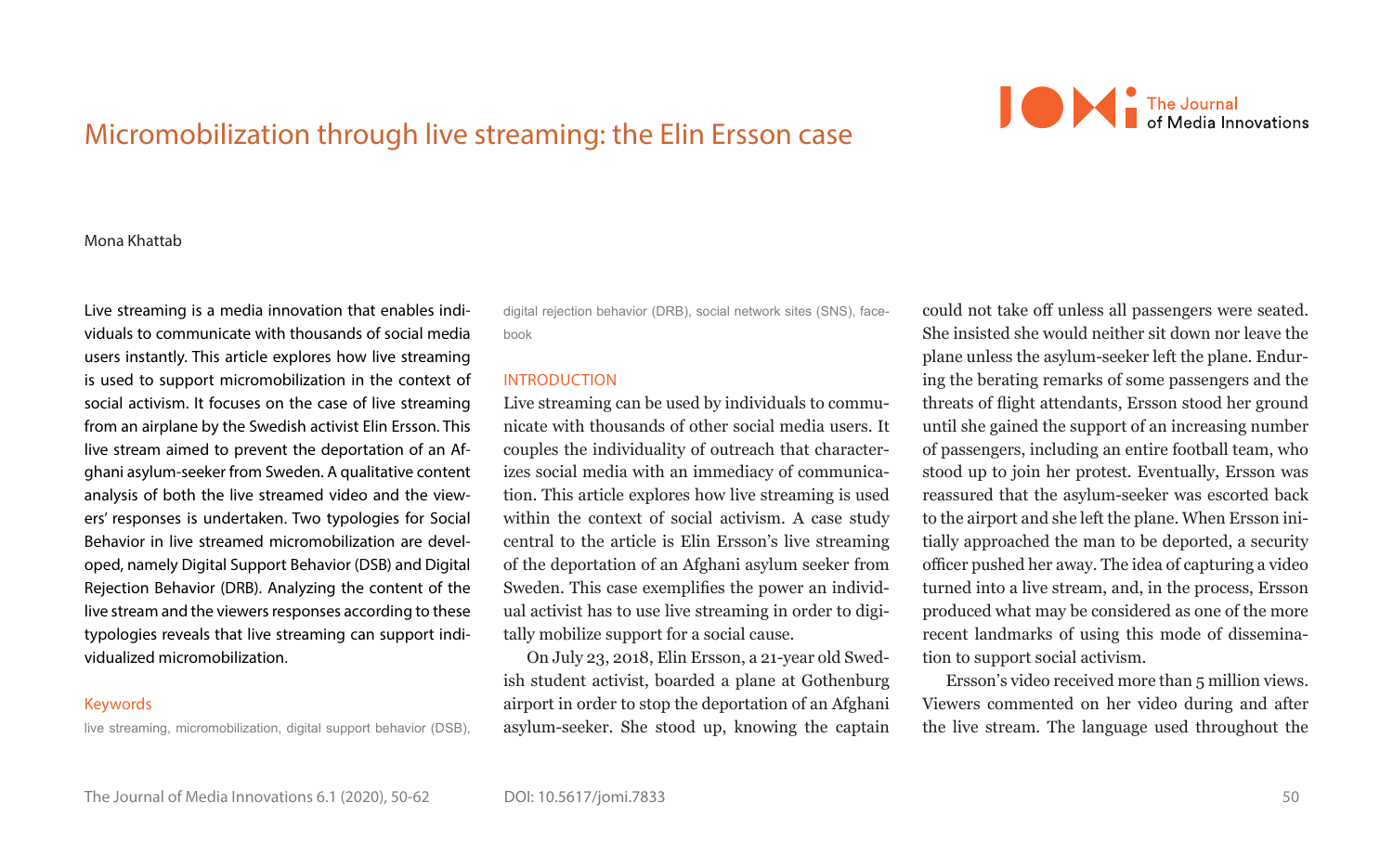live stream was mostly English, with some minimal use of Swedish and Turkish. The live stream, lasting 14 minutes and 6 seconds is currently posted on Ersson's Facebook page (Ersson, 2018; Ersson, n.d.).

News reports and analysis of this case largely cited social media reactions. *Asia News Monitor* writes "The video shows the student attracting support and applause but also hostility from other passengers" (Asia News Monitor, 2018, p. 4). Similarly, *BBC News* writes, "Social media reactions were largely supportive of her action, although some people are accusing her of grandstanding" ("Elin Ersson: Student fined," 2019, p. 9). DW goes into detail, narrating the video Ersson posted, thus emphasizing the visual impact of the live streaming, "A video is posted on Facebook. It is a close-up of a young woman with a flushed face, blonde hair and dark-green glasses. [...] She is speaking English with a Swedish accent into her smartphone camera and live streaming the scene on Facebook" (Pham & Hakim, 2019, p. 1). *The Guardian* stresses that Ersson's emotional responses were filmed, "She finally breaks down on the film, not from the hostility of a handful of people, but from the uplifting support of other passengers" (Saner, 2018, p. 4).

Ersson's video has sparked polarized reactions that mirror the current European controversy about migration and asylum. At a time when "the most tur-

bulent political areas in recent years has been asylum policy," any public act related to the issue attracts attention (Andersson, Bendz, & Olofsdotter Stensöta, 2018, p. 307). This has also more recently become true in Sweden, which was for a long time the country that welcomed the largest number of asylum-seekers (EIU, 2016). Sweden's policies changed dramatically in 2015, after record asylum approvals in 2014. Reasons cited for the change of policy include economic and conservative political pressure, and a lack of support or reciprocal asylum policies in other European countries (Parusel, 2016).

In Sweden, Ersson's live streaming is typical of the resistance tactics used by human rights and immigration activists when protesting against changing political ground in Swedish asylum policy. Her video rapidly became emblematic of the conflict. She gained relatively strong support online but had to face repercussions from her government because of a perceived violation of air-travel regulations. A filmed adaptation of Ersson's protest on the aircraft was produced in early 2019, as a means of support before her trial (Norström, 2019). On her Facebook page, Ersson, who refers to herself as an activist (Sittstrejken i Göteborg, 2018), posted on her Facebook page three hours before she went to the aircraft stating that it was not illegal to refuse to sit down before a flight took off. Nevertheless, Ersson was fined 3,000

SEK. Furthermore, the deportation she aimed to stop eventually took place at a later date ("Elin Ersson: Student fined," 2019). The video, therefore, is a testimony to discrepancies, not only among the public, but also between governmental decisions and public opinion, nationally and internationally.

Furthermore, the incident pinpoints the potential of live streaming in the context of micromobilization. The discourse around filming was central to the relatively short video, thus highlighting its importance as a factor that impacted the behavior of those who were present. The flight attendant and those who opposed Ersson's stance had two requests during the live stream: that she should sit down and that she should stop filming (Ersson, 2018, 0:12; 1:37; 2:06; 4:07; 4:36; 5:19). The insistence on ending the live stream underlines its significance. It is not unrealistic to hypothesize that live streaming contributed to shifting the balance of power to Ersson's favor. Her position might have been considerably weaker if the flight crew were not aware that their actions would be recorded and documented, and potentially scrutinized by a large number of viewers.

#### RESEARCH QUESTION

This article explores how live streaming facilitates micromobilization in the context of social activism. To address this research question, it employs a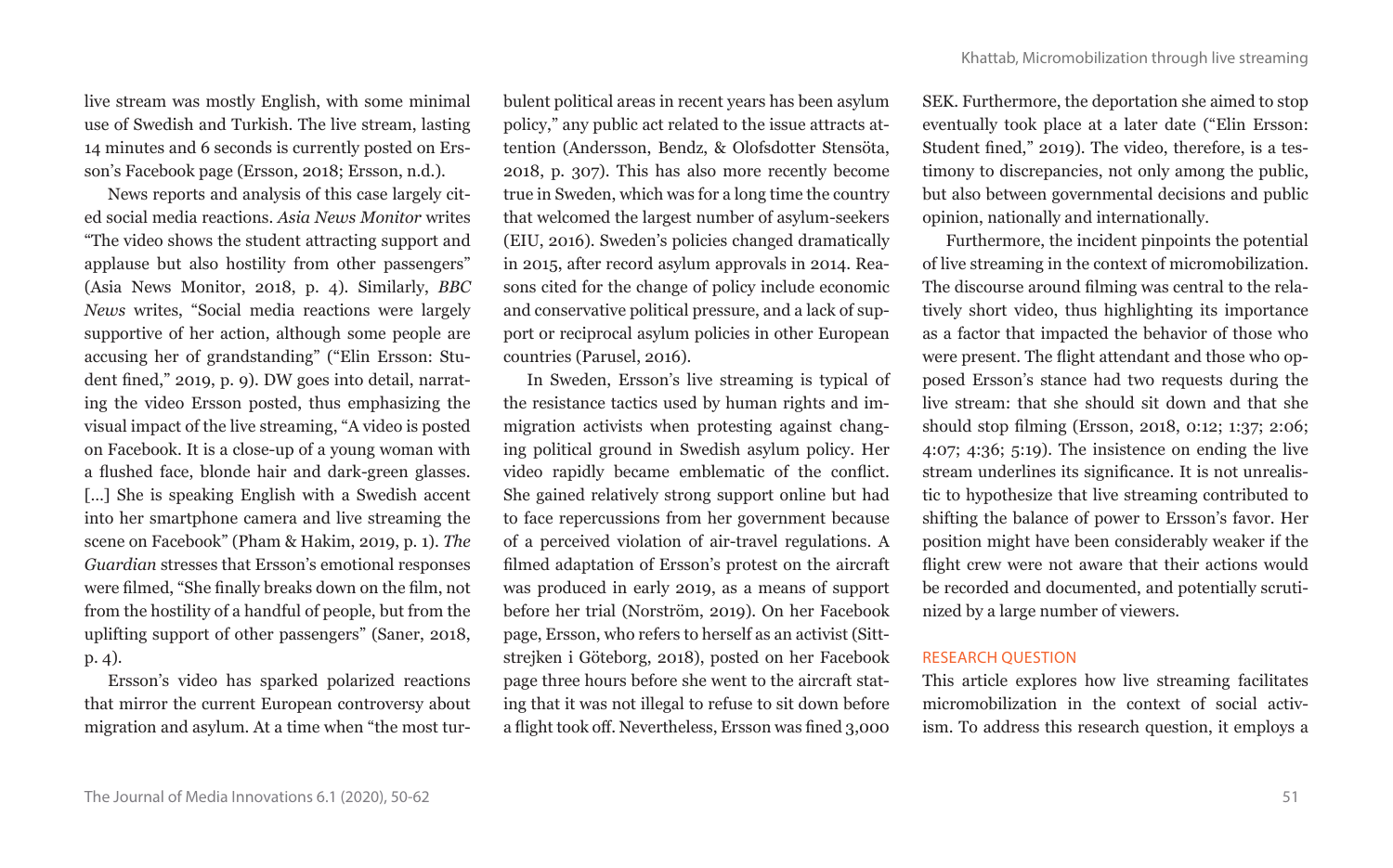qualitative content analysis of both Elin Ersson's live stream and the comments posted in relation to it.

# LIVE STREAMING AND MICROMOBILIZATION

Waldfogel (2017) maintains that the disruptive impact of new digital technologies cannot be underestimated. With increased access to opportunities for communication, individuals can now play the role of agenda setters, initiating responses and attempting to channel public opinion. Social media abound in examples of users who have surpassed major corporations and entities in their outreach by accumulating millions of followers on various platforms (Marwick, 2018). Indeed, the use of terms such as social media influencer or microcelebrity refers to what Cirucci (2018) calls 'celebrification'.

The potential for interaction amongst users of social media networks has also developed. With interactive features ranging from liking to commenting on individual posts, individuals also have new opportunities to measure the responses of their followers (Lysak, Cremedas & Wolf, 2012). While skewed responses can arise from trolling and hiring respondents, the opportunity to collect and analyze public response as it develops in real time cannot be underestimated.

Wendt (2017) describes the difference between live streaming and earlier forms of television as follows: "television is a form of communication that is unidirectional, institutionalized, edited and directed towards an audience, while live streaming is bidirectional, decentralized, autonomous and contingently produced for an audience" (p. 4). While the responses of followers and commenters to live streaming are updated in real time, they relate, for the most part, to an event that has already taken place. Andén-Papadopoulos (2008) and Feldman (2005) have argued that the pervasiveness this brings about enhances the power of media to add social value to any given event. Live streaming thus redefines the relationship between digital technology and event broadcasting, introducing a new form of virtual attendance (Mueser & Vlachos, 2018).

Live streamed videos reach their audience instantly and therefore maintain the spontaneity of live broadcasting. At the same time, live streaming adds an innovative potential for user interaction. Followers viewing a live streamed video can interact with the sender instantly. This influence can in many cases be mutual. Users on both the recording and viewing end can impact each other's feedback. The audience can, in that sense, be considered "real time distant witness[es]" (Martini, 2018, p. 4037). Users of live streams can thus explain and modify their behavior based on the feedback they receive. This can considerably boost the ability of the user who is live streaming to influence viewers.

This in turn introduces the potential for a new form of individual micromobilization, which can impact how public opinion is shaped (Hockin & Brunson, 2018). As Martini (2018) puts it, the fact that viewers appear to each other and are simultaneously active, creates a sense of community among individual users. Martini (2018) observed that viewers of a live stream might react to each other's comments but did not leave the main live stream. In this way they formed a solid audience around the streamed event. Funke and Spering argued (in Wendt, 2017) that unlike other forms of digital interaction, live streaming provides the opportunity to observe viewers interacting while focusing on a single event that captures their attention, thus making comments posted to a live stream akin to thinking aloud.

 Recent live streamed events have shed light on issues that would otherwise have needed considerably longer time to come to the foreground of public attention. These include reports of the police shootings of African-American males in the United States, notably those of Alton Sterling and Philando Castile. Castile's live streamed death was viewed over 5 million times within a week (Lehigh University, 2016). The legal consequences and potential of the videos were also controversial, as they raised questions of the right to know about police violations, and concerns for individual privacy. This problematized the space between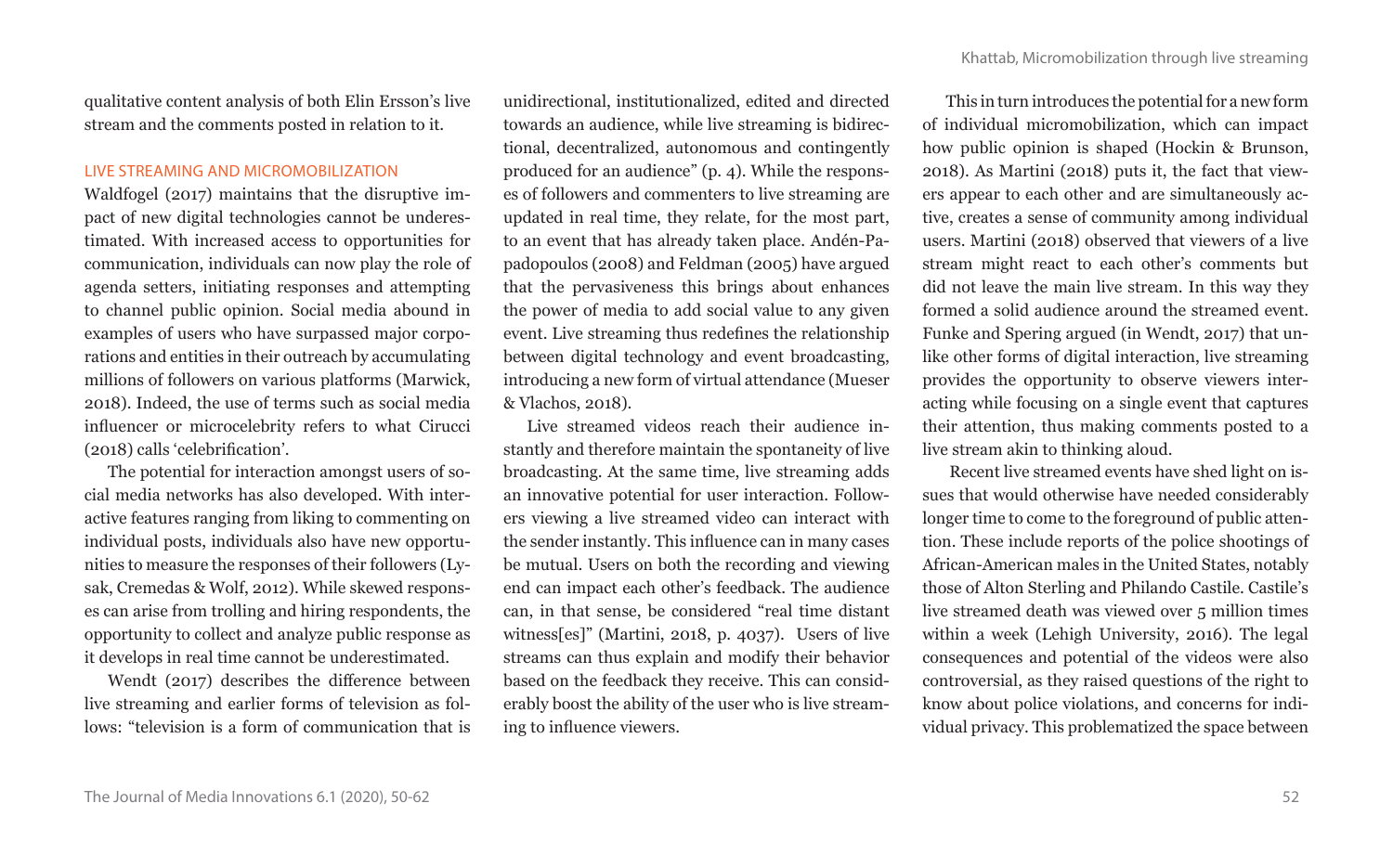the private and the public, and between surveillance and information (Stewart & Littau, 2016). Live streaming has also been used for commercial campaigns such as Nike's #Breaking2 athletic records campaign. In this case live streaming was argued to be instrumental in guaranteeing authenticity (Davis, 2017). Live streaming has thus been used to support credibility, whether in gruesome police shootings or in sports and commercial enterprises.

Live streaming has also been used to support terrorist acts. The public shootings at mosques in Christchurch, New Zealand raised concerns about how shooters and terrorists could use live streaming to popularize violence and spread terror. Russell (2019) explains that Facebook was compromised by its own technology as it scrambled to contain the effects of live streamed shootings in New Zealand. Live streaming terrorist acts and mass killings were considered to signal a new era of public loss of innocence (Peacock, 2019).

Public support for individual users of live streams has also been the subject of some research. Lottridge et al. (2017) argue that live streaming has become pervasive, describing it as a 'third wave' of teenagers' fascination with selfies. The significance of live streaming increases with its versatility and its immediate connection to the younger generation.

Because of the potential for individual use, and for

immediate authentication, live streaming became a method of choice for protests, as demonstrated during both the Arab Spring (Thorburn, 2014) and the protests at the site of Dakota Access Pipeline (Martini, 2018), which strategically used live streaming to gain support for their causes. Chen (2014) considers that increased viewing of live streams indicates that live streaming will be an important feature of activism in the future. Given the potential that live streaming introduces for virtual attendance and interaction, as well as enhancing authentication, this study explores how live streaming can support micromobilization in the context of social activism.

# SOCIAL SUPPORT BEHAVIOR (SSB)

To address this article's research question, I use the concept of Social Support Behavior (SSB). This concept was developed in social behavioral and psychometric research to understand behavioral patterns that indicate social support (Barrera & Ainlay, 1983; Gottlieb, 1978; Pattison, 1977). Social support is considered multidimensional and, as a result, several studies have attempted to shed light on its elements (Curton & Russel, 1990). According to Cobb (1976), social support is "information leading the subject to believe that he is cared for and loved, esteemed, and a member of a network of mutual obligations" (p. 300). Kaplan et al. (1977) add an individualized aspect by arguing that social support depends on the degree to which an individual's social needs are fulfilled through interaction. A key feature of social support is its combination of verbal and nonverbal modes of communication. The use of both modes is understood to minimize uncertainty and enhance the recipient's "perceptions of personal control in one's experience" (Albrecht & Adelman, 1987, p. 77).

Several categorizations have been used to classify SSB patterns. Tolsdorf, in 1976, divided SSB into tangible, intangible, advice, and feedback behavior. Perhaps the most general overarching classification was introduced by Pattison in 1977 who discussed social support in social therapy. Pattison divided this into two main categories: (1) Instrumental support: which denotes tangible support such as financial or physical aid; (2) Affective support: which denotes immaterial support such as reinforcement, recognition, and esteem.

Other studies use alternative categories to analyze SSB (cf. Gottlieb, 1978; Streeter & Franklin, 1992; Hirsch, 1980 and Cohen & Hoberman, 1983). Mitchell and Trickett (1980) summarized previous research and outlined four modes of SSB: (1) Emotional support; (2) Task-oriented assistance; (3) Communication of expectations, evaluations, and shared world view; (4) Access to new and diverse information and social contacts. Three years later, Barrera and Ain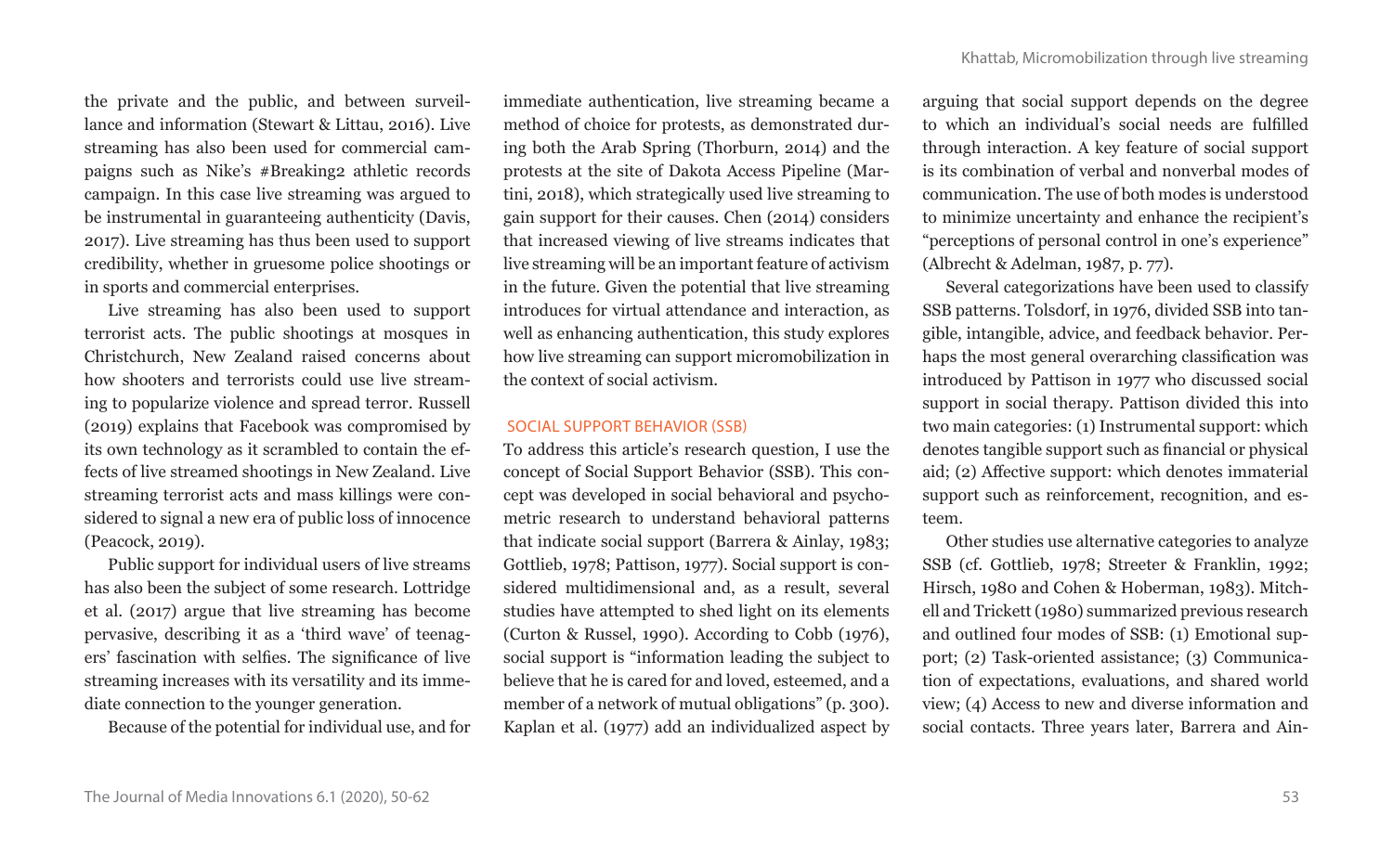lay (1983) expanded Mitchell and Trickett's work to develop six categories of SSB. These were divided according to degrees of intimacy and material assistance, as follows: (1) Material aid: providing tangible materials in the form of money and other physical objects; (2) Behavioral assistance: sharing of tasks through physical labor; (3) Intimate interaction: traditional nondirective counseling behaviors such as listening, caring, expressing esteem and understanding; (4) Guidance: offering advice, information, or instruction; (5) Feedback: providing individuals with feedback about their behaviors, thoughts, or feelings; (6) Positive social interaction: engaging in social interactions for fun and relaxation (Barrera & Ainlay, 1983).

According to Ko, Wang, and Xu (2013), Social Network Sites (SNS), and in particular blogs, facilitate SSB. Basing their argument on the notion that social support is a daily interactional or communicative process, they elaborate that "the interactive or communicative process through which bloggers reveal their moods, everyday lives, experiences, or other information, as well as the audience response posted in the comment box, can be considered an act of social support" (p.194). It is therefore interesting to explore what kind of SSB is engaged in during live streaming, and how this in turn facilitates micromobilization.

## METHODOLOGY

I undertook a qualitative content analysis of Elin Ersson's live streamed video and its viewers' responses. I used NVivo 12 to gather and analyze commentary data and form word maps highlighting the most common key words. In order to explore the importance of real-time live streaming in facilitating micromobilization, I divided data relating to the comments into two categories, namely, those posted in real time and those posted after the live stream.

To achieve a better understanding of the diversity of responses to the live stream, the analysis went beyond statistical word mapping and delved in more detail into the commentary. SSB provided the necessary tool to understand the commenters' behavior and determine the main themes arising. In order to understand the patterns of behavior displayed a content analysis of Ersson's live streamed video was also important. This in turn supported an understanding of the spectrum of reactions among commenters. Thus, the video content is analyzed focusing on the discourse and actions of the people on the aircraft, noting specifically the changes in attitude that ultimately led to support for Ersson's stance. In both the video analysis and the analysis of the comments, SSB is used to explore how live streaming facilitates micromobilization.

#### Research Ethics

This study adheres to ethical regulations for research in social media in Finland. All comments and reactions have been anonymized following the guidelines of the Finnish Social Science Data Archive to avoid both the direct and indirect identification of users (Data Management Guidelines, n.d.). Both the Finnish National Board on Research Integrity TENK (n.d.) and Sveningsson's model (as cited in Östman & Turtiainen, 2016) have been used to determine the sensitivity of the personal data used. Given that Ersson's video was live streamed and subsequently publicly posted, I concluded that it was intended for public use (Kantanen & Manninen, 2016). I exercised caution, however, with the comments that were posted to the video. I preferred to protect the users' privacy by treating their participation as implicit (Villi & Matikainen, 2016) and, therefore, completely anonymized their identity. Anonymization was achieved by paraphrasing and collecting common words rather than quoting or specifying comments, thus rendering the words and expressions used for analysis untraceable and their users unidentifiable.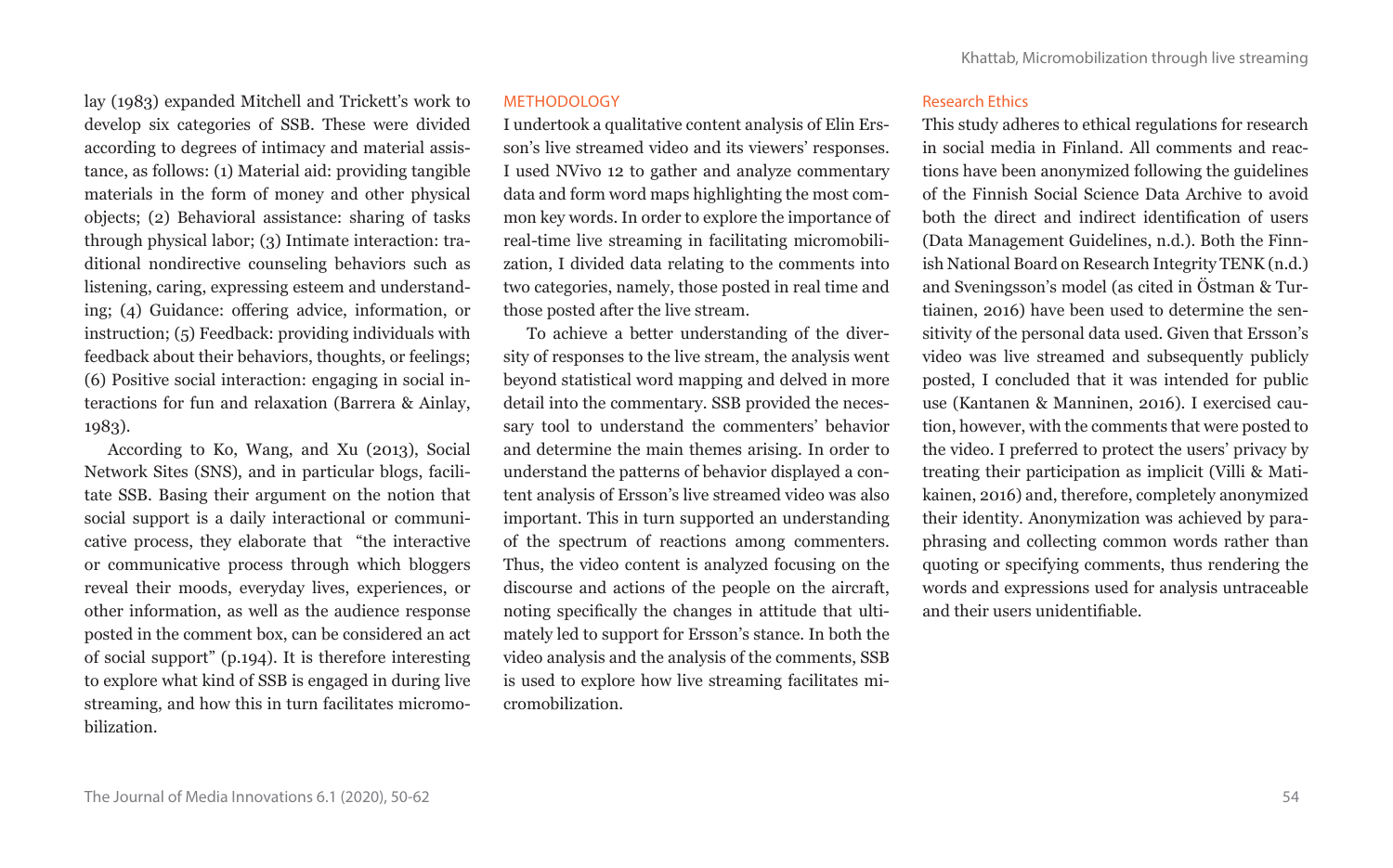#### WORD MAPPING

I grouped words related to specific concepts as they were used most frequently in (a) Realtime, and (b) Post-live streaming categories.1 The words used most in Realtime commentary expressed awe and admiration rather than specific comments addressing Ersson's behavior. They were mainly related to the following words: (a) Amazing: words such as amazing and wonderful were the most common in all exclamatory expressions; (b) Gorgeous: interestingly, several comments described Ersson as gorgeous. It is unclear whether the remarks were intended to refer to physical attributes or were a way to describe Ersson's actions as beautiful. It is worth noting here that of all 66 Realtime comments, none negatively remarked on Ersson's actions.

While the Realtime comments were unanimously supportive of Ersson's actions, the Post-live streaming comments, though still predominantly positive, included some negative responses (33 of a total 1385). The results for the word mapping of the Postlive streaming comments are as follows: (a) Strength: words such as strong, strength, and power were the most common; (b) Courage: words such as courage, courageous, heroic and heroine were repeated frequently; (c) Fascination: The word amazing was consistently used throughout the comments.

There was no strong verbal pattern amongst the

negative comments (n=33). The main pattern questioned Ersson's actions by pointing out that the asylum-seeker who was being deported must have broken the law. The only words repeated more than once were intended to insult Ersson and describe her as unintelligent. These included the words stupid, idiot, and buffoon.

# DIGITAL SUPPORT BEHAVIOR (DSB) AND DIGITAL REJECTION BEHAVIOR (DRB)

Upon observing that the provision and withdrawal of support, were central to all comments, it became necessary to examine the nature of support that commenters offered or withheld from Ersson. As a result, I set out to study support as the key behavior displayed by commenters on Ersson's video, whether in real time or after the live stream. The focus on support behavior led me to adopt SSB to explore how live streaming can facilitate digital micromobilization.

In identifying forms of support, I took the following factors into consideration: (a) The nature of live streaming as a unique environment that is simultaneously immediate and distant, thus having the potential to garner emotional support but also clearly spatially too distant for instant material support; (b) The nature of social media interaction that necessitates internet access, which, in spite of increased individual access, is still based on users' socioeconomic ability to have internet access; (c) The nature of the topic of this specific incident, which is racially and ethnically charged as it involves European and non-Western tensions embedded in the current immigration debate; (d) The role of language, as many of the commenters are not native speakers of Swedish or English as indicated by Facebook's automatic translation feature. Nevertheless, most comments were predominantly in either Swedish or English. This perhaps increased the reliance on emoticons as a means of expression.

As a result of these considerations, certain kinds of SSB were understood to be more relevant to the nature of this study. For example, material support cannot be instant in the case of live streaming. It must be limited at the time of live streaming to the promise of material support, which includes pledging actions such as helping with legal representation if Ersson needed it, or donating money if requested, and sharing the video to spread Ersson's message. Similarly, belonging as a form of support, in this case, is also largely relevant to the nature of digitalized communication. It is manifest in clusters among commenters who support Ersson or who defend her against other commenters, as opposed to more traditional pre-digital and pre-live streaming forms of belonging that could have been more physical, such as signing up for a street protest or joining a political party.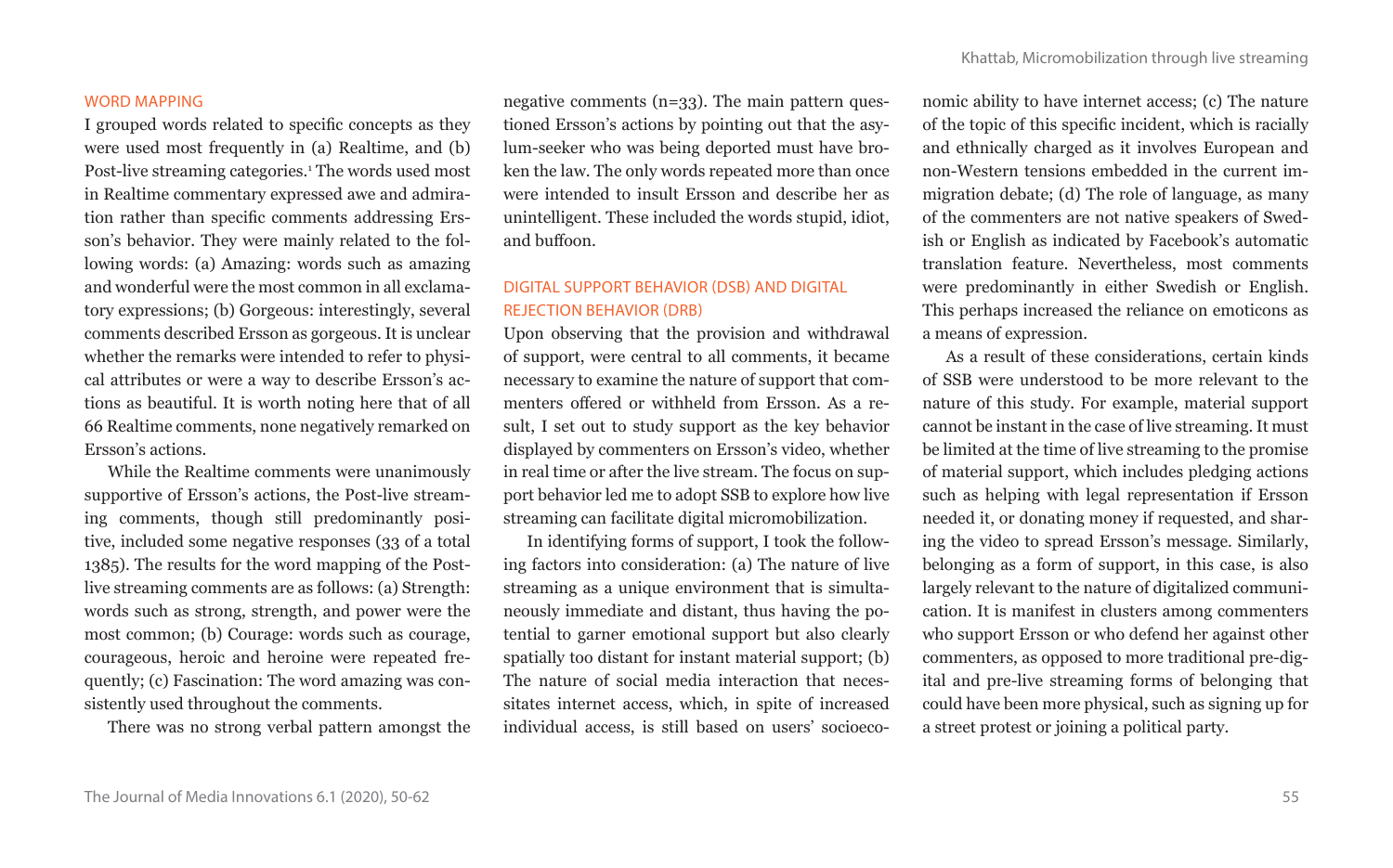I therefore base the analysis of Ersson's video and the comments and reactions it received on categories I modified to formulate a typology for SSB that fits the digital environment. I refer to this new model as Digital Support Behavior or DSB. I designed the categories of DSB to address the following forms of support. These categories are based on my observation of patterns of comments in this case study, as well as previous research exploring models of SSB. The categories are as follows:

- *1. Empathy*: showing approval. Expressed by sharing similar emotions as the poster.
- *2. Esteem*: enhancing self-esteem. Expressed through praising the poster.
- *3. Belonging*: inviting the recipient of support to join a group of people that share common traits. An even more intense form of belonging can be expressed by defending the poster against other commenters.
- *4. Information*: providing information or advice that can enhance the position of the recipient of support.
- *5. Material*: offering physical or financial support. Expressed by promising physical presence or funding.

In addition, I developed categories that reflect the opposite of DSB, namely Digital Rejection Behavior (DRB). These categories facilitate the analysis of a

wider spectrum of responses to Ersson's video. This study therefore also examines categories that express negative reactions or rejection. The aim of these new categories is to reflect how live streaming facilitates micomobilization in the context of divisive and polarizing issues, such as asylum and immigration policies. My categorization of Digital Rejection Behavior (DRB) is as follows:

- *1. Disapproval*: expressing an anger emoji or a misplaced laughter emoji in a situation that normally would not elicit laughter.
- *2. Questioning*: showing a mild form of disapproval by questioning the rationale of the post or the facts it presents.
- *3. Ridicule*: showing direct disapproval by mocking the post or making fun of its content or poster.
- *4. Anger*: showing intense disapproval by critiquing the post, or responding with accusatory statements.
- *5. Threatening*: i.e. the opposite of material support.

## COMMENTARY ANALYSIS

I divided the feedback to Ersson's video into two main modes: emoticons, known as Facebook Reactions, and commentary. The commentary itself can be divided into two forms; wordless commentary

that consists solely of emoticons and written commentary. Not all Facebook reactions or emoticons are straightforward. Some of them can have opposite meanings. Like (thumbs up): indicates an initial degree of approval of the post's content. Love (heart): indicates an intense degree of encouragement of the post. Haha (laughing face): indicates amusement. It is contextual, however. On the one hand, it can indicate empathetically agreeing with the post, if the post's intention was amusement. On the other hand, it can indicate ridicule, laughing at the post if its intention was serious. Wow (surprised face): indicates a strong impression of surprise. It is normally deemed positive, as in the sense of being impressed, though it can also be used less positively to denote disbelief. Sad (tearful face): indicates sadness, usually seen as empathically understanding. Anger (angry face): Indicates disapproval. It is also contextual. It can indicate empathetically agreeing with the poster's anger, or, in contrast, can indicate anger at the poster.

As of 29th of April 2019, Ersson's video was shared 53,608 times and garnered the following Facebook Reactions: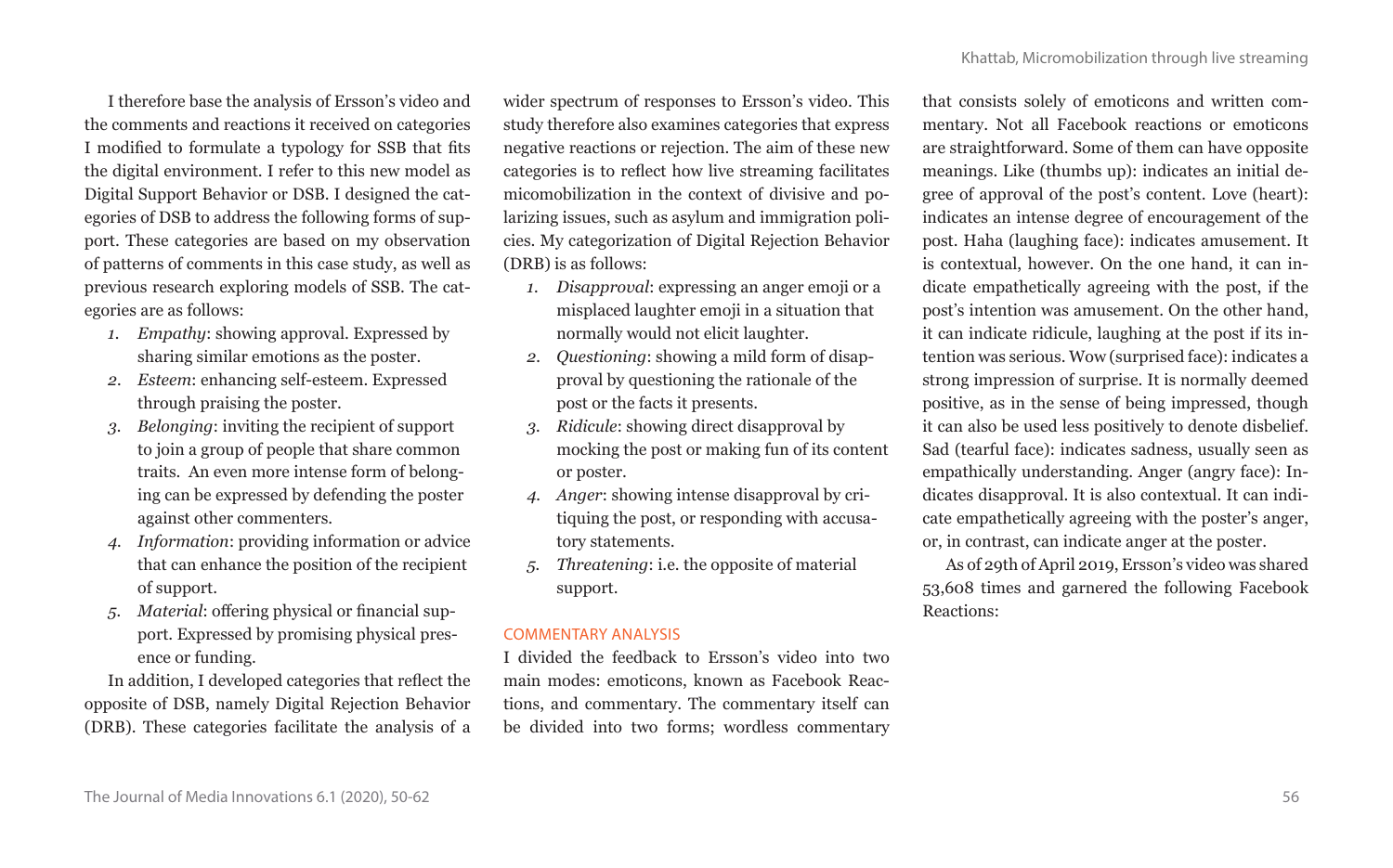

 $5.5.6$ 

Deportation from Gothenburg to Afghanistan

**OD** 130K

53,611 Shares 5.4M Views

*Figure 1: Screenshot of total reactions to the video.*

All 130K 375K 342K 36.1K 32.7K 31.7K 31.5K X

*Figure 2: Screenshot of categorized reactions to the video.*

The choice of reactions as a mode indicates a form of investment in the topic of the post. Nevertheless, choosing to post a written comment can be considered to express a higher degree of interest. On Facebook, comments can be displayed according to three categories, defined by Facebook as follows: (a) *Most relevant*: showing friends' comments and the most engaging; (b) *Newest*: showing all comments, with the newest comments first; and (c) *Realtime Comments*: showing comments at the moment when they appeared in the video.

## Digital Support Behavior (DSB)

The analysis of DSB is carried out for (a) comments posted in real time during the live streaming and (b)

comments posted after the live streaming.

(a) Realtime comments. All Realtime comments were positive. Esteem and Belonging were the two most visible categories of DSB. Belonging is evident as several commenters said they were "with" Ersson. Many comments displayed belonging by using the pronoun "we" to refer to Ersson as belonging to their group. Esteem was clear in the repetition of adjectives such as awesome, and descriptions of Ersson as strong and powerful. Given the short duration of the live stream, there were much fewer Realtime comments (n=66) than Post-live streaming comments  $(n=1451)$ .

(b) Post-live streaming comments. The Post-live streaming comments show more variety, displaying all categories of the DSB model used in this article. Moreover, there are comments that clearly fit the negative DRB model, although they are outnumbered by the positive comments.

Empathy is evident when commenters express their emotive responses to Ersson's actions. Some commenters stated that they cried when they watched Ersson and that she brought tears to their eyes, thus highlighting empathic reactions that parallel her actions. Several comments fall under the category of Esteem, as they focus on praising Ersson's actions, thus indicating that she is held in high esteem by the commenters. Many of those comments repeatedly describe her as brave, with encouraging comments along the nature of "well done," saluting her and showing admiration. Belonging is exemplified as several commenters use the pronoun "we" to refer to Ersson as part of their group. Some openly encourage her by stating that they support her, thus bringing her in as a member of her group of supporters. Informational support is more tangible. Some commenters provide Ersson with information about other refugees. Others provide information about refugees from other countries. Some share the picture of the asylum-seeker she held in the video. Material support is illustrated as some commenters promise to support Ersson in case she is in legal trouble because of her actions, and invite her to share any problems she might face in the future with the viewers of the live stream.

# Digital Rejection Behavior (DRB)

Disapproval is mainly expressed when viewers post negative emoticons such as angry or laughing faces without other comments. Their lack of commentary can construe passive aggression. Questioning is seen when some commenters ask Ersson whether she knew if the asylum-seeker was deported for a reason. Others asked whether she considered that he might have committed a crime that deserves deporting. Rejection behavior can employ ridicule. One of the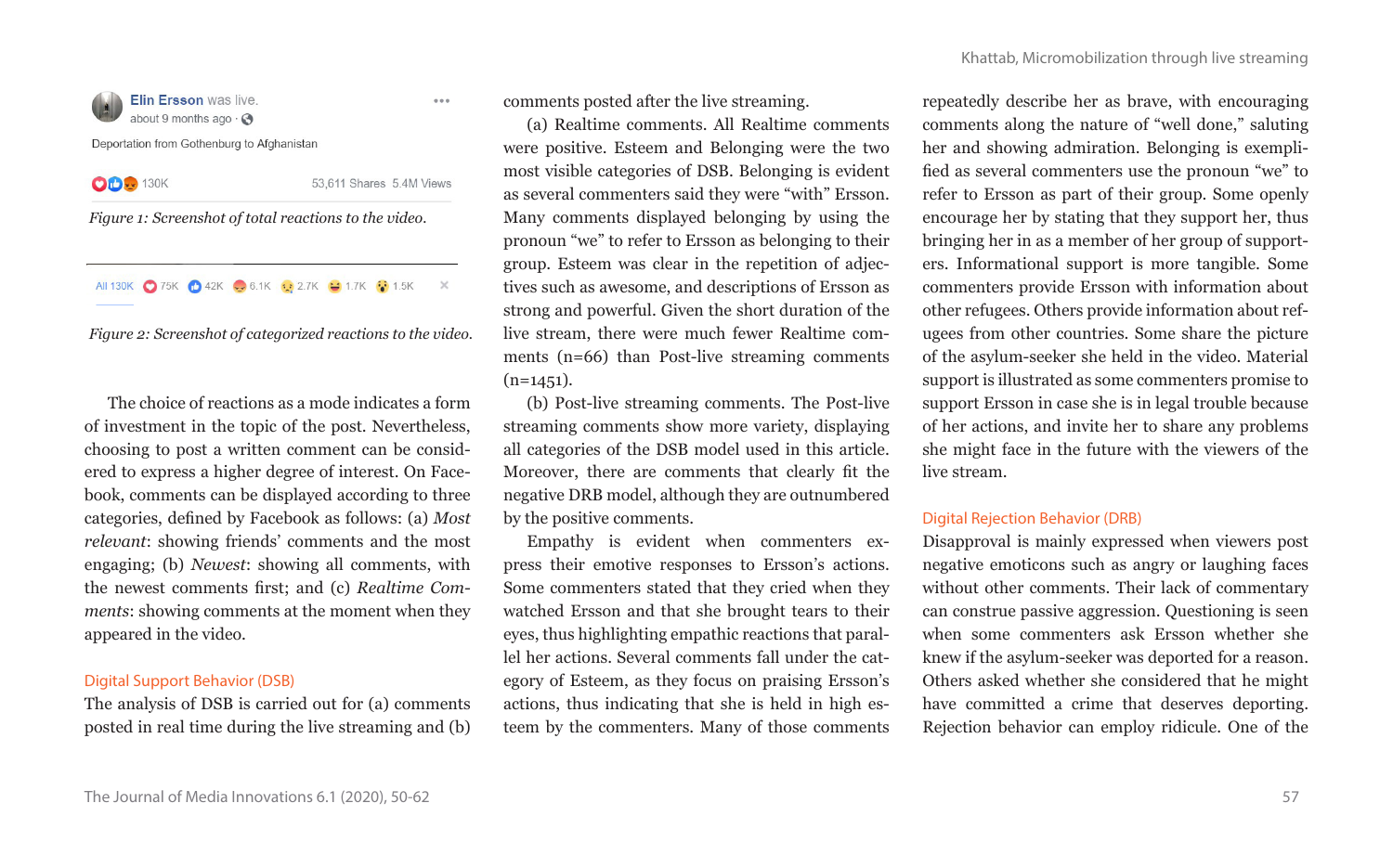most common words indicating DRB in the commentary was the word "buffoon." Other commenters add words indicating laughter, such as "hahaha." In other examples, commenters sarcastically suggest that Ersson take the asylum-seeker to her home.

An interesting example uses Ridicule to express Belonging. One commenter defends Ersson by criticizing another commenter, who had posted an Angry emoji to comments that were favorable of Ersson. This commenter used Ridicule, to mock the commenter who was angry with Ersson. This is an interesting example of how the categories of support and rejection apply to the comments posted as reactions to original comments.

Anger, is more likely to occur in disagreement. One commenter shows an example of Esteem by commending Ersson for fighting injustice. This prompts another commenter to disagree, displaying Questioning in the notion of injustice, thus indirectly displaying a rejection of Ersson's actions. Some Threatening behaviour is evident when a few commenters command Ersson to sit down. Some even imply that she deserves whatever legal repercussions she might face.

We can infer from this analysis that the reactions to Elin Ersson's live stream are overwhelmingly supportive. A total of 121,200 positive Facebook reaction emoticons are posted to the video as opposed to 7,800 negative ones. The supportive and negative behaviors indicate that all the categories of DSB and DRB are present. The commentary also leans strongly towards support.

#### VIDEO CONTENT ANALYSIS

To analyze Ersson's video, I used content analysis to reflect on the following aspects: (1) Movement; (2) Power shift; (3) Emotional response of Ersson as a central figure, and; (4) Emotional responses of the surrounding audience. The video analysis traces the development of the live stream and explores how it facilitates micromobilization on-site, and how this is in turn reflected by cyber-micromobilization through Facebook comments and reactions.

Reflecting the typologies introduced above to categorize the digital support and rejection behaviors (DSB/DRB) Ersson receives to her live streamed video, I developed two further models of Social Support Behavior (SSB) and Social Rejection Behavior (SRB) to analyze the support/rejection Ersson receives on the airplane.

The support she receives on the airplane includes; Empathy: As Ersson stands up and refuses to sit down, she, at first, is met with curiosity (Ersson, 2018, 0:13-1:09). This is followed by considerable resistance from the flight attendant and one of the passengers (1:39-3:53). Gradually, however, empathic behavior is displayed. Esteem: Ersson receives more praise as she shows the picture of another asylum-seeker who is scheduled for deportation (7:59). More passengers gather around her and look at the picture she is holding. Support is reflected as passengers start looking at the picture. Belonging: A Turkish passenger approaches Ersson telling her that he supports her and her stance (6:32). This indicates that she is beginning to belong to a new group of supporters. Information: A passenger tells Ersson that other passengers are standing up like she did (6:58). Subsequently, more passengers volunteer to tell Ersson which door she needs to use. Later, the flight attendant notifies Ersson that she can now disembark from the plane (12:41). Material: An entire football team on the plane stands up in solidarity with Ersson (6:55) followed later by several standing passengers (10:20) showing physical and material support for her actions. We also hear clapping and cheering as passengers congratulate Ersson once the captain and airport authorities agree to let the asylum-seeker off the plane (11:36).

While strong, and ultimately effective SSB is evident in the video in support of Ersson, there is also an undeniable negativity displayed in SRB. This occurs as follows: Disapproval: At the beginning, when Ersson was standing up, some of the passengers completely ignored her (Ersson, 2018, 0:57). We see mild interest from the passengers, but nothing indicates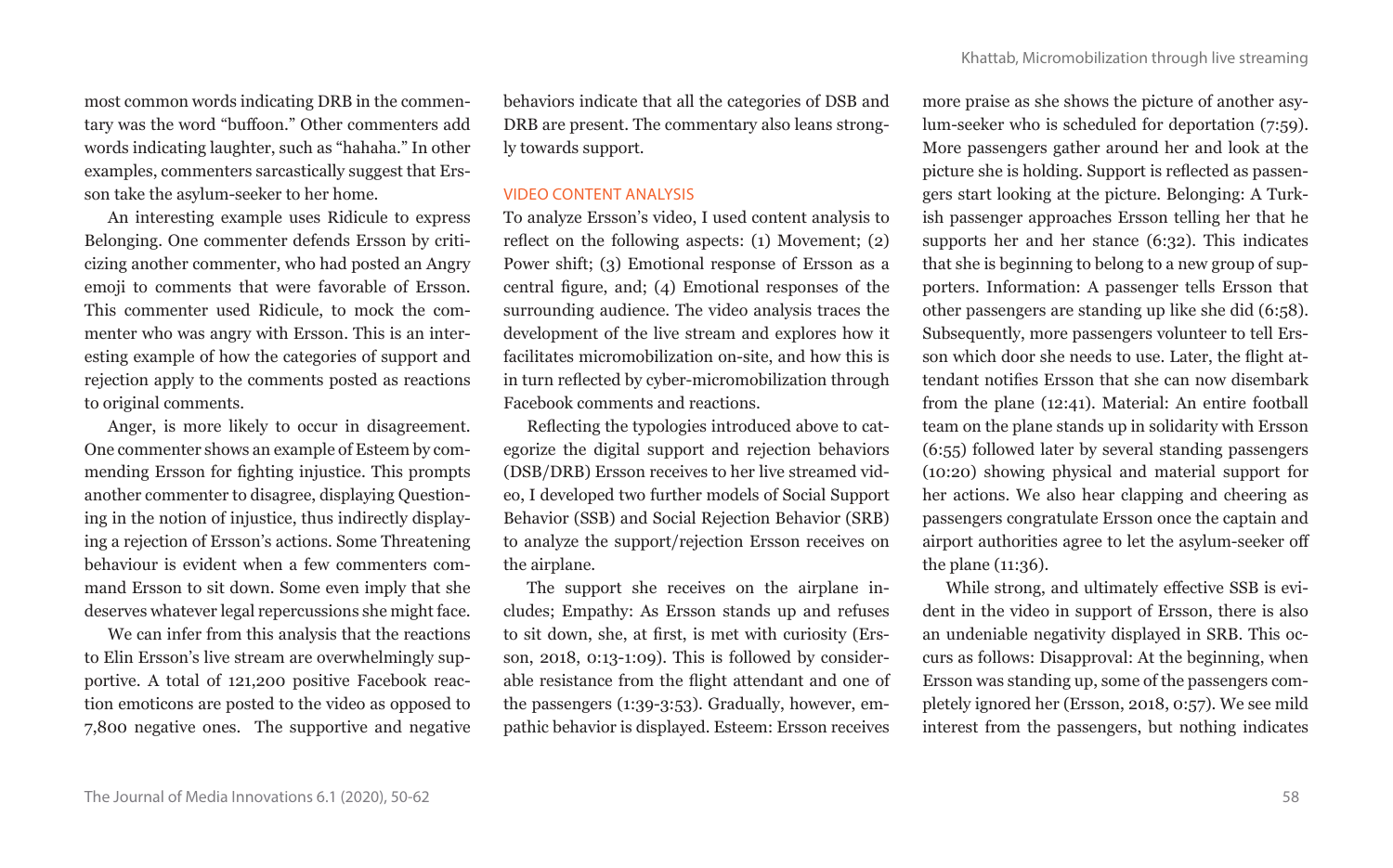that she has garnered enough attention, let alone support. Questioning: The flight attendant repeatedly accused and even threatened Ersson. He told her that she was breaking the law, which she explained was not true (4:03). Ridicule: One of the passengers became vocally dismissive of Ersson and made fun of her insistence to waste everyone's time (5:05). Anger: The flight attendant angrily asked Ersson to stop filming the incident (4:40). At the same time, a passenger accused Ersson angrily of putting other passengers, including children, in a bad situation (5:13). Threatening: This is perhaps the strongest reaction of all, as a passenger knocked Ersson's phone and sent it to the floor to prevent her from filming (5:18).

The online viewers responded in real time to the video in synchronization with the reactions on the plane. Support from online commenters increased as Ersson's actions garnered support from other passengers. In contrast to the situation on the airplane, the Realtime comments to the live stream were all supportive. This contrast between on-the-ground and digital support behavior reflects how live streaming facilitated micromobilization in this case by promoting DSB and SSB.

## **DISCUSSION**

This study introduces two new typologies aimed specifically at examining behavior that supports micromobilization as facilitated by live streaming. These new typologies make the analysis of live streamed videos possible both in Realtime and post-live streaming. In addition, by distinguishing between support and rejection behavior, as examined by DSB and DRB respectively, they capture the nuances of the behavior of those involved in and interacting with live streaming. The analysis underlines the positive link between live streaming and digital micromobilization and highlights clear examples of digital feedback to Ersson's activism when posted online. The distinction introduced by DRB facilitates an analysis of negative behavior and highlights its impact, if any. In this case, the support provided through various digital modes of communication, whether commentary or emoticons, significantly outnumbers rejection.

The content analysis of the video is useful because it supports a comparison between live reactions from individuals at the scene of the incident and viewers watching the incident digitally. Digital viewers are in turn divided into viewers of the real-time live stream and viewers of the post-streaming video. This analysis also reveals that the responses on location seem more negative at first, whereas online responses are more positive from the outset of both the Realtime and post-live streaming commentary. A key detail connects the physical and digital spheres of the incident: Ersson's live streaming. The negative, even at times violent, responses to the recording emphasize its significance, as it seems to curb more rejective behavior and enhance Ersson's position. The fact that Ersson was addressing the camera and narrating her story throughout the incident strengthens her reliance on digital micromobilization as much as the reactions of the flight attendant and one of the passengers show their apprehension of live streaming and its potential consequences.

The analysis in this article indicates that Ersson's ability to live stream and post a video of her activism, directly increased her potential to micromobilize. This is evident in the physical and digital feedback she receives and the consequences of her live streaming. This was further enhanced by the recognition her activism received on social media after the event.

# **CONCLUSION**

This study investigates how live streaming can facilitate micromobilization by specifically exploring the Elin Ersson case. By comparing the supportive behavior that the live streaming brought about (via an analysis of the comments posted to the live stream), to the actual events on the plane, it is possible to see how the changing dynamics of the live streamed events impacted the online mobilization.

Exploring the video itself and the comments received through the lens of SSB facilitates this analysis.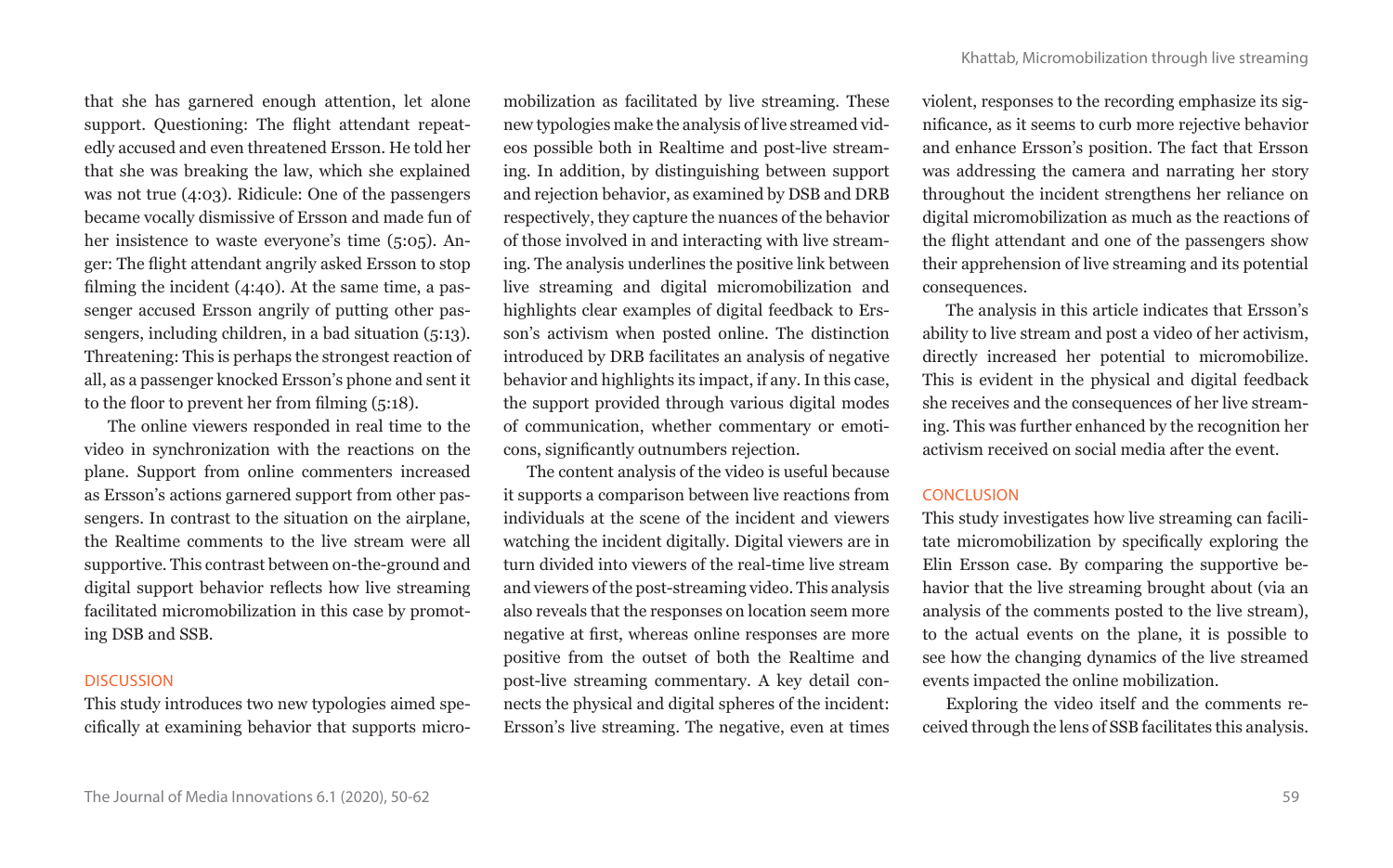Models of Digital Support Behavior (DSB) and Digital Rejection Behavior (DRB) are developed to explore how different dynamics occurring in the physical and digital interaction with the live streamed event influenced and facilitated micromobilization. The lack of DRB posted during the live stream could indicate that Realtime live streaming is a more powerful form of micromobilization than videos posted after an event. At the same time, the post-live streaming commentary in this case also included very few negative comments.

Through live streaming, both the sender, Ersson, and the viewers shared a controversial and significant event, that would have been edited and controlled if it were broadcast on traditional media. Its impact gained significantly in immediacy and effectiveness because of the access that both the sender and the viewers had to the live stream itself. This study therefore concludes that live streaming has considerable potential to facilitate individualized micromobilization.

Mona Khattab The University of Vaasa mona.khattab@uwasa.fi.

# **NOTES**

I translated words from other languages (mostly Swedish) into English.

## REFERENCES

- Albrecht, T. L. & Adelman, M. B. (1987). *Communicating social support*. Newbury Park, CA: Sage Publications. Andén-Papadopoulos, K. (2008). The Abu Ghraib torture photographs: news frames, visual culture, and
- the power of images. *Journalism*, 9(1), 5-30. doi. org/10.1177/1464884907084337. Andersson, D., Bendz, A., & Olofsdotter Stensöta, H.
- (2018). The limits of a commitment? Public responses to asylum policy in Sweden over time. *Scandinavian Political Studies*, 41(3), 307-335. doi.org/10.1111/1467- 9477.12125.
- Auslander, P. (2008). *Liveness: Performance in a mediatized culture*. Oxon, OX: Routledge.
- Barrera, M., Jr., & Ainlay, S. L. (1983). The structure of social support: A conceptual and empirical analysis. *Journal of Community Psychology*, 11(2), 133-143.
- Chen, A. (2014, December 7). Is livestreaming the future of media, or the future of activism? *Daily Intelligencer*. Retrieved from http://nymag.com/intelligencer/2014/12/livestreaming-the-future-of-mediaor-activism.html?src=longreads.
- Cirucci, A. M. (2018), Facebook and unintentional celebrification. In C. Abidin & M. L. Brown (Eds.), *Microcelebrity around the globe: Approaches to cultures of internet fame* (pp. 33-46). Bingley, UK: Emerald Publishing Ltd.
- Cobb, S. (1976). Social support as a moderator of life stress. *Psychosomatic Medicine*, 38(5), 300-314. doi.or g/10.1097%2F00006842-197609000-00003.
- Cohen, S., & Hoberman, H. (1983). Positive events and social supports as buffers of life change stress. *Journal of Applied Social Psychology*, 13(2), 99-125.doi. org/10.1111/j.1559-1816.1983.tb02325.x.
- Cutrona, C. E., & Russell, D. W. (1990). Type of social support and specific stress: Toward a theory of optimal matching. In B. R. Sarason, I. G. Sarason, & G. R. Pierce (Eds.), *Wiley series on personality processes. Social support: An interactional View* (pp. 319-366). Oxford, England: John Wiley & Sons.
- Cutrona, C. E., & Suhr, J. A. (1992). Controllability of stressful events and satisfaction with spouse support behaviors. *Communication Research*, 19(2), 154-174. https://doi.org/10.1177/009365092019002002
- David, M., Kirton, A., & Millward, P. (2017). Castells, 'Murdochization', economic counterpower and livestreaming. *Convergence: The International Journal of Research into New Media Technologies*, 23(5), 497-511. doi.org/10.1177/1354856515619247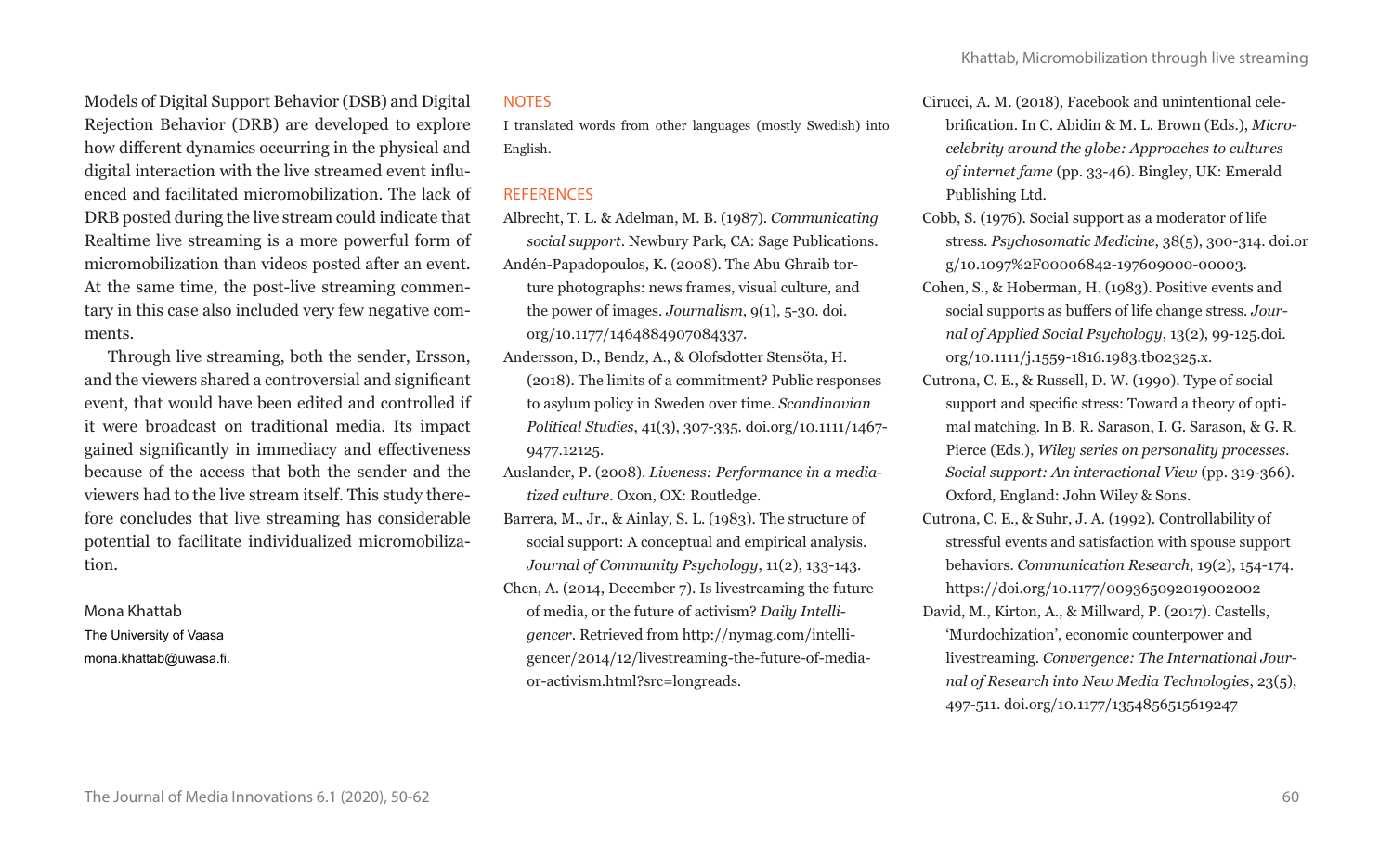- Davis, B. (2017). Livestreaming is key to building authenticity. *Marketing Week*. Retrieved August 10, 2019, from https://www.marketingweek.com/livestreamingauthenticity/.
- Data Management Guidelines [online]. (n.d.). *Anonymisation and personal data*. Tampere: Finnish Social Science Data Archive [distributor and producer]. Retrieved May 12, 2019, from https://www.fsd.uta.fi/aineistonhallinta/en/anonymisation-and-identifiers.html.
- Ersson, E. (2019). Student fined for Afghan deportation protest (2019, February 18), *BBC*. Retrieved from https://www.bbc.com/news/world-europe-47283562.
- Ersson, E. [Facebook page]. (n.d.). Retrieved from https:// www.facebook.com/elin.k.ersson?lst=100008004246 984%3A747896273%3A1542382277.
- Ersson, E. [Facebook page]. (2018, July 23). Deportation from Gothenburg to Afghanistan [Livestreaming]. Retrieved from https://www.facebook.com/elin.k.ersson/ videos/10155723956991274/.
- Feldman, A. (2005). On the actuarial gaze: from 9/11 to Abu Ghraib. *Cultural Studies*, 19(2), 203-226. doi. org/10.1080/09502380500077763.
- Finnish National Board on Research Integrity TENK [online]. (n.d.). *Ethical review in human sciences*. Retrieved May 12, 2019, from https://www.tenk.fi/en/ ethical-review-in-human-sciences.
- Gottlieb, B. H. (1978). The development and application of a classification scheme of informal helping behaviors. *Canadian Journal of Behavioural Science / Revue canadienne des sciences du comportement*, 10(2), 105- 115. dx.doi.org/10.1037/h0081539.
- Hockin, S. M., & Brunson, R. K. (2018). The revolution might not be televised (But it will be lived streamed): Future directions for research on police–minority relations. *Race and Justice*, 8(3), 199-215. doi. org/10.1177/2153368716676320.
- Kaplan, B. H., Cassel, J.C., & Gore, S. (1977). Social support and health. *Medical Care*, 15(5), 47-58. doi. org/10.1097/00005650-197705001-00006
- Kantanen, H., & Manninen, J. (2016). Hazy Boundaries: Virtual Communities and Research Ethics. *Media and Communication*, 4(4), 86-96. doi.org/10.17645/mac. v4i4.576.
- Ko, H., Wang, L., & Xu, Y. (2013). Understanding the different types of social support offered by audience to Alist diary-like and informative bloggers. *Cyberpsychology Behavior and Social Networking*, 16(3), 194-199. doi.org/10.1089/cyber.2012.0297.
- Lehigh University. (2016, August 3). Live-streaming crime: How will Facebook Live and Periscope challenge US privacy law? *ScienceDaily*. Retrieved October 15, 2019, from www.sciencedaily.com/releases/2016/08/160803140150.htm.
- Lottridge, D., Bentley, F., Wheeler, M., Lee, J., Cheung, J., Ong, K. & Rowley, C. (2017). Third-wave livestreaming: Teens' long form selfie. *MobileHCI '17*. dx.doi. org/10.1145/3098279.3098540
- Lysak, S., Cremedas, M., & Wolf, J. (2012). Facebook and Twitter in the Newsroom: How and Why Local Television News is Getting Social With Viewers? *Electronic News*, 6(4), 187-207. doi.org/ doi:10.1177/1931243112466095.
- Martini, M. (2018). Online distant witnessing and live-streaming activism: Emerging differences in the activation of networked publics. *New Media & Society*, 20(11), 4035-4055. doi. org/10.1177/1461444818766703
- Marwick, A. E. (2018), The algorithmic celebrity: The future of internet fame and microcelebrity studies. In C. Abidin & M. L. Brown (Eds.), *Microcelebrity around the globe: Approaches to cultures of internet fame* (pp. 161-169). Bingley, UK: Emerald Publishing Ltd.
- Mitchell, R. E., & Trickett, E. J. (1980). Task force report: Social networks as mediators of social support: An analysis of the effects and determinants of social networks. *Community Mental Health Journal*, 16(1), 27- 44. doi.org/10.1007/BF00780665.
- Mueser, D., & Vlachos, P. (2018). Almost like being there? A conceptualisation of live-streaming theatre. *International Journal of Event and Festival Management*, 9(2), 183-203.doi.org/10.1108/IJEFM-05-2018-0030.